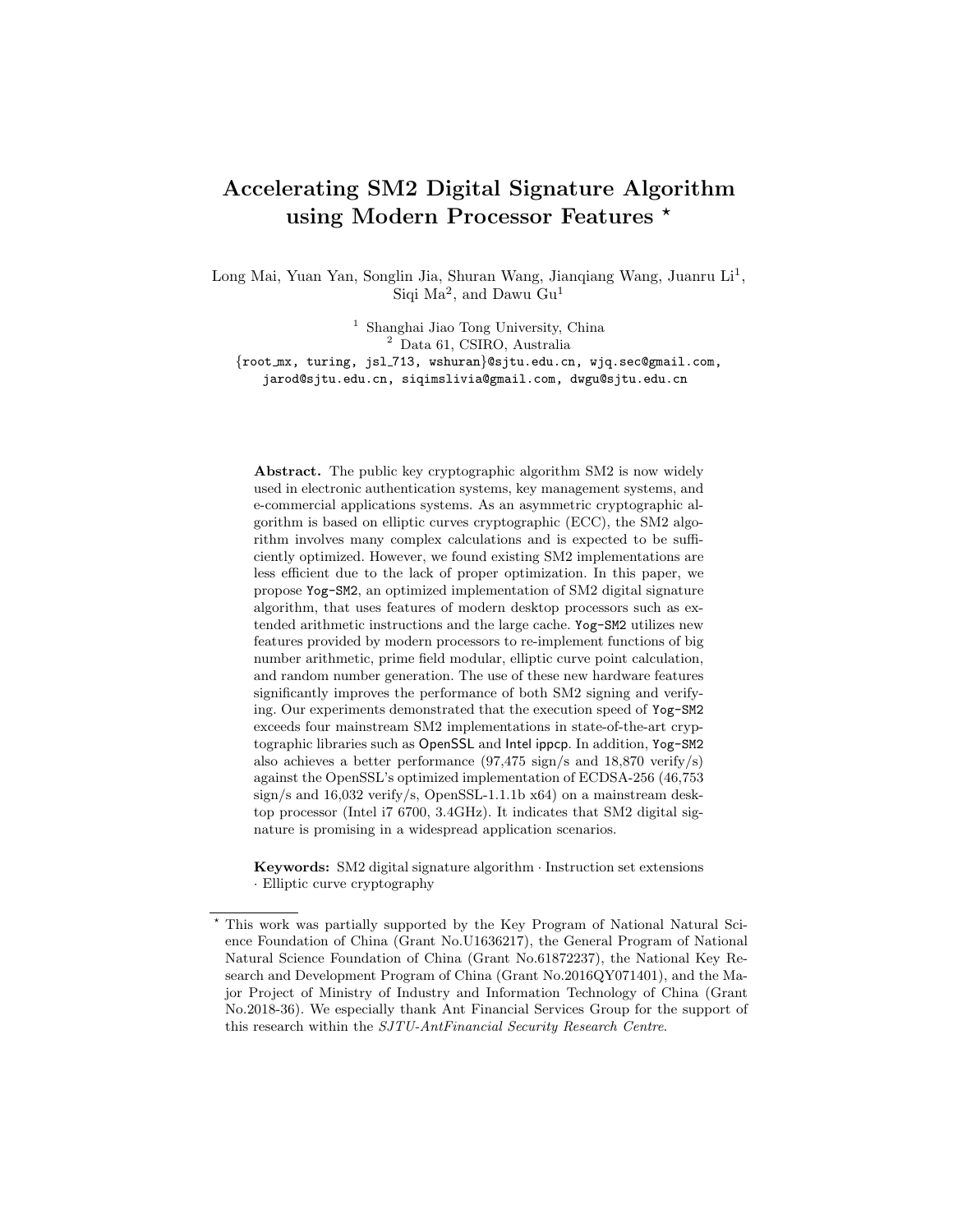## 1 Introduction

Issued by the State Cryptography Administration of China on December 17th, 2010, SM2 public key cryptographic algorithm is an asymmetric cryptography algorithm based on elliptic curves cryptography (ECC) and can be used to implement digital signature algorithm (DSA), key exchange protocol, and public key encryption. Later, SM2 digital signature algorithm was officially defined as an international standard in ISO/IEC14888-3/AMD1 on November 3rd, 2017. In reality, SM2 has been widely adopted in various application scenarios especially for financial industries (e.g., the bank transaction system  $[7]$ ), industrial systems (e.g., PetroChina [\[2\]](#page-14-0)), blockchain [\[8\]](#page-15-1), and data protection (e.g., video conference program [\[13\]](#page-15-2)).

Theoretically, elliptic curve based digital signature algorithms not only achieve a better security but also requires a smaller storage compared to the RSA digital signature algorithm. Thus, existing software products are recommended to update their crypto components in using such digital signature algorithms such as SM2DSA (SM2 Digital Signature Algorithm) and ECDSA (Elliptic Curve Digital Signature Algorithm). However, this implementation scheme significantly affects the actual execution speed of digital signature algorithms in real-world crypto libraries. For SM2DSA, it is generally more complex than the state-ofthe-art ECDSA due to its structure and chosen parameters. In response, a series of researches [\[30,](#page-15-3) [36–](#page-16-0)[38\]](#page-16-1) focus on improving the performance of SM2DSA. Previous researches [\[32,](#page-15-4) [39\]](#page-16-2) mainly study how to optimize SM2 at the hardware level. From the perspective of software optimization, Gueron et al. [\[29\]](#page-15-5) aimed at optimizing two crucial operations–point-addition (PA for short) and pointdoubling (PD for short) by implementing them in different coordinates. A more comprehensive work introduced by Brown et al. [\[28\]](#page-15-6) is to optimize PD operation in Jacobian coordinates, PA in mixed Affine-Jacobian coordinates, fixed-point scalar multiplication by *comb method with two tables*, and free-point scalar multiplication by window NAF (non-adjancent form) method.

Unfortunately, we observed that seldom research considers how to exploit features of modern processors (e.g., instruction set extensions of Intel core and AMD Ryzen) to improve the execution speed of SM2DSA, although such features have being utilized by many state-of-the-art cryptographic libraries to achieve a highly-optimized version of ECDSA. For instance, in the latest OpenSSL (i.e.,  $OpenSSL-1.1.1+$ , the optimized version of ECDSA executes three times faster than the compatible version (i.e., the one without involving new features of processors), and 23 times faster than its SM2DSA implementation (i.e., the one without involving new features of processors). If similar features of modern processors can be utilized by SM2DSA, the performance is expected to be improved significantly.

In response, in this paper we propose Yog-SM2, an optimized SM2DSA implementation by utilizing various hardware features of modern desktop processors. In detail, Yog-SM2 customizes functions of big number arithmetic, modular operations, scalar multiplication, and random number generator using extended arithmetic instructions provided by cutting-edge processors. Through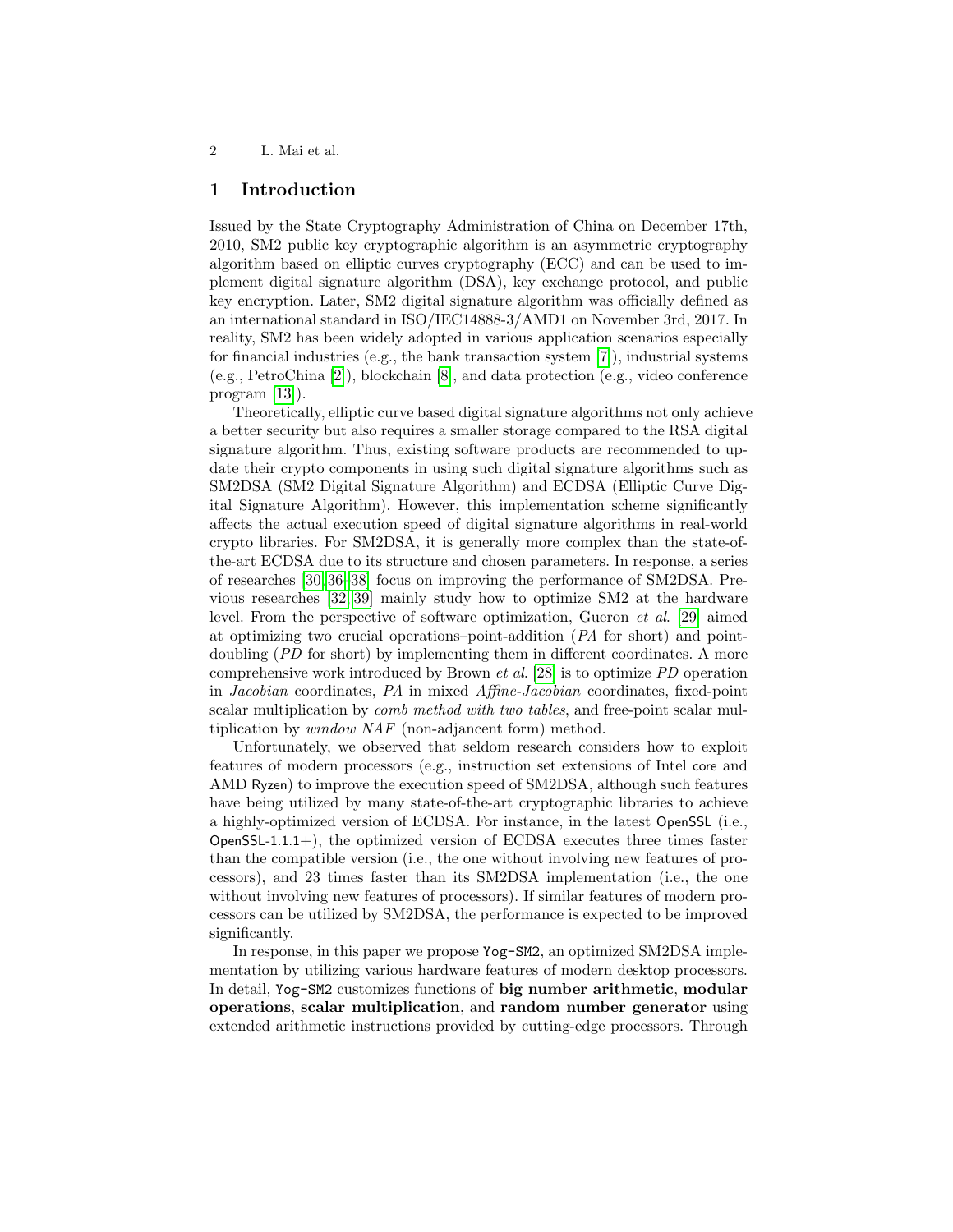applying such hardware based optimizations, Yog-SM2 achieves a considerable execution speed (97,475 sign/s and 18,870 verify/s) against its counterpart ECDSA of OpenSSL-1.1.1b  $\times$ 64 (46,753 sign/s and 16,032 verify/s) on an Intel i7 6700 processor. Moreover, Yog-SM2 outperforms four mainstream implementations of SM2DSA in state-of-the-art open source cryptographic libraries. To the best of our knowledge, Yog-SM2 is the most efficient SM2DSA implementation with nowadays desktop processors.

In summary, this paper achieves the following three contributions:

- We built Yog-SM2, a processor level optimized SM2DSA implementation. It fully utilizes various features of modern processors and thus significantly reduces the execution overhead of both signature and verification.
- Yog-SM2 re-implement many low-level functions such as a novel fixed-point scalar multiplication scheme which only consumes 31 PA operations to implement a 256-bit scalar multiplication for a specify base point on target elliptic curve, and a specific random number generator with only 82 instructions executed. This guarantees that Yog-SM2 is highly compact and efficient.
- Yog-SM2 not only outperforms existing SM2DSA implementations but also ECDSA implementations. The design and implementation of Yog-SM2 are expected to help designers of cryptographic algorithms to optimize other ciphers especially public key ciphers.

## 2 Background

#### 2.1 SM2 Implementation

SM2 is an elliptic curve public key cryptographic algorithm issued by Chinese State Cryptography Administration on December  $17^{th}$ , 2010 [\[12\]](#page-15-7). Later, it was officially included in ISO/IEC14888-3/AMD1 on November  $3^{rd}$ , 2017. SM2 can be used for key-exchanging, data encryption and decryption, digital signature and verification [\[19](#page-15-8)[–23\]](#page-15-9). In this paper, we only focus on digital signature.

To implement a SM2DSA algorithm, a series of complex calculations with both big numbers and elliptic curves are required. In practice, a typical implementation of SM2 requires the following functions as illustrated in Figure [1.](#page-3-0) In the following, we introduce key functions in SM2 implementation:

- Big Number Arithmetic Functions: Big number arithmetic functions are fundamental for SM2. Those functions perform the basic arithmetic calculation (e.g., add, mod) of big number (e.g., 256-bit). Cryptographic libraries (e.g., OpenSSL [\[17\]](#page-15-10) and Botan [\[5\]](#page-14-1)) often implement their own big number arithmetic functions, or refer to some big number library such as the GNU MP (GMP) Bignum Library [\[9\]](#page-15-11). They usually support any length of big number for compatibility.
- Prime Modular Functions: Prime modular functions implements the operations of modular multiplication, modular square, modular inversion, etc. In addition, modular operations are usually used with arithmetic operations.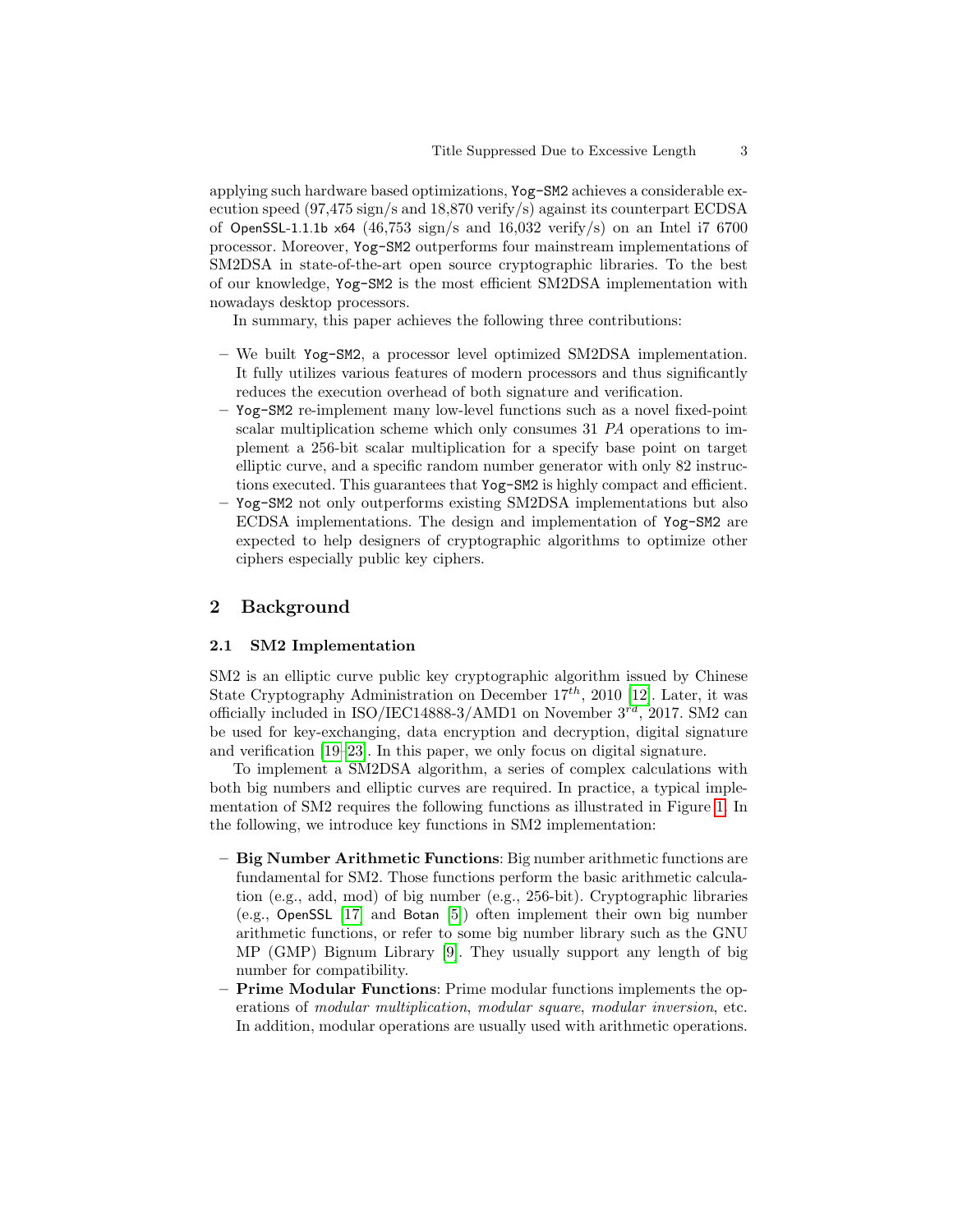

<span id="page-3-0"></span>Fig. 1. Overview of SM2DSA algorithm

For example, a modular multiplication contains two operations: a multiplication and a modular reduction. Another feature for prime modular functions is that they will be involved when we convert a point from Jacobian coordinates to Affine coordinates. Note that most modular functions are time-consuming operations and thus directly influence the performance of both signature and verification functions.

- Elliptic Curve Functions: As the basic calculation of Elliptic Curve points, the PA and PD operations are basis of the elliptic curve point scalar multiplication. Scalar multiplication is classified to two types: fixed-point scalar multiplication and free-point scalar multiplication. Fixed-point scalar multiplication is used in both signature function and verification function, while free-point scalar multiplication is only used in verification function.
- Random Number Functions: The generation of an SM2 digital signature requires a random number to prove its security. To obtain a secure random number, traditional implementations usually need to collect information about the current environment to first generate a seed with high entropy, and then use a pseudo random number generator (PRNG) to extend the seed to a random number (e.g., 256-bit).

In addition to those functions, most SM2 implementations would provide high-level *sign* and *verify* interfaces to help generate digital signatures as well as verify them.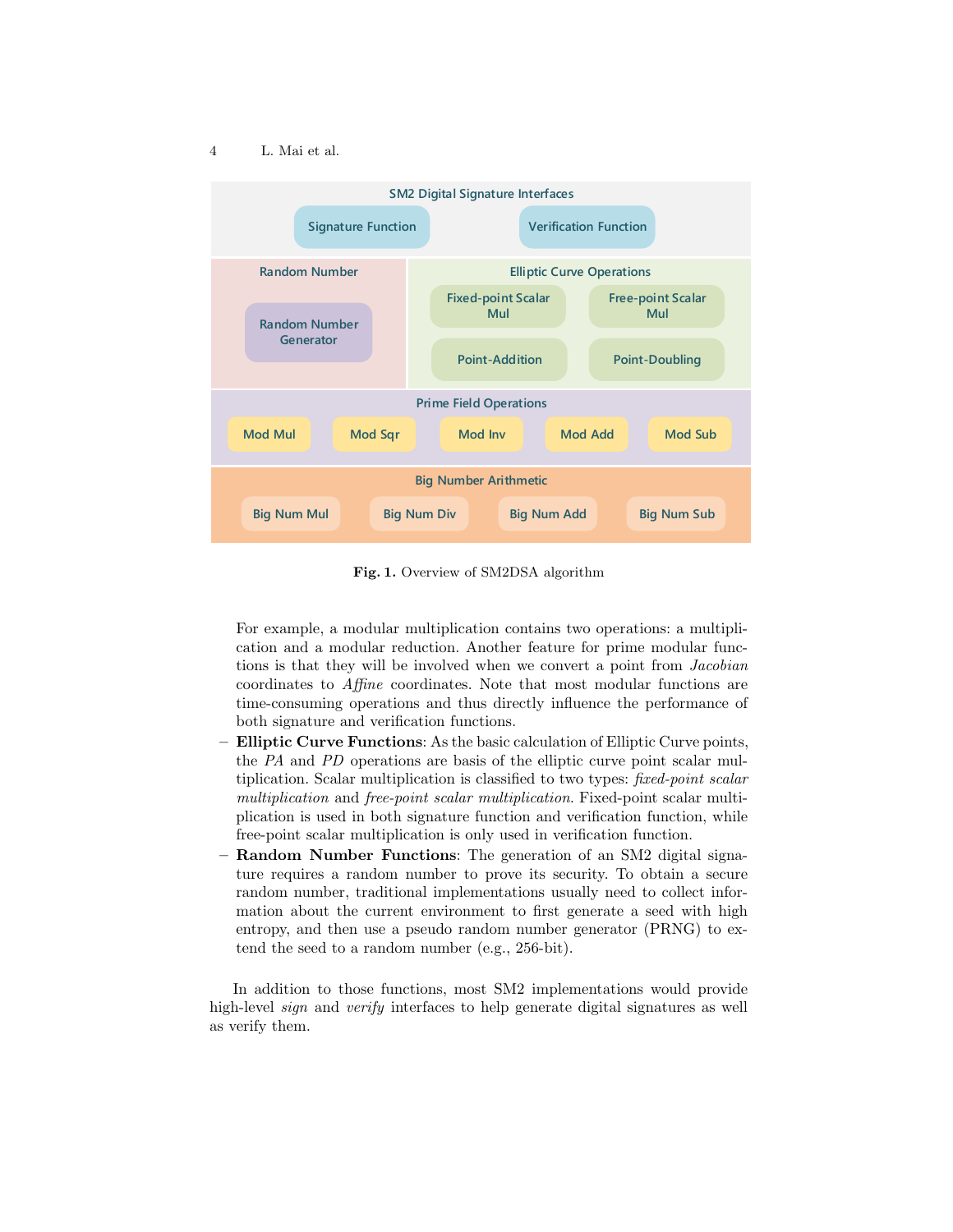### 2.2 Features of Modern Processors

Modern processors (e.g., Intel CPUs with Skylake or CoffeeLake micro-architecture) introduces a plenty of new instruction set extensions and hardware features to boost the executions of different programs. First, most modern processors obtain multiple 64/128/256-bit registers and large caches (e.g., 8M L3 cache). These features allow software to load more data into cache and registers to perform complex computation. Especially for vector computation (e.g., multimedia processing technology) and cryptographic algorithm, and those new features can efficiently accelerate their processing procedure and speed the performance of application. Second, each generation of mainstream processors often introduce new instruction set extensions. Except the basic x86/64 instruction set, the latest generation of Intel Core processor (i.e., codename Coffee Lake) contains 30 instruction extensions (MOVBE, MMX, SSE, SSE2, SSE3, SSSE3, SSE4.1, SSE4.2, POPCNT, AVX, AVX2, AES, PCLMUL, FSGSBASE, RDRND, FMA3, F16C, BMI, BMI2, VT-x, VT-d, TXT, TSX, RDSEED, ADX, PREFETCHW,  $CLFLUSHOPT$ ,  $XSAVE$ ,  $SGX$ ,  $MPX$ ). The instruction set extensions cover a diverse range of application domains and programming usages.

## 3 Yog-SM2

In this section we present Yog-SM2, a highly-optimized implementation of the SM2DSA algorithm. Yog-SM2 fully utilizes several features of modern processors such as Intel Core and AMD Ryzen, and achieves a considerable performance increase in comparison with its counterpart (i.e., the optimized ECDSA in OpenSSL). In detail, Yog-SM2 leverages both new instruction extensions of modern processors and hardware characteristics (e.g., larger cache) to optimize functions of big number arithmetic, modular operations, scalar multiplication, and random number generator. In addition, Yog-SM2 adopts a redundant instruction removal policy to implement instruction-level efficient operations. In the following, we elaborate how Yog-SM2 implements each optimization.

#### 3.1 Optimization Strategies

Extended Arithmetic Instructions Since the calculations of elliptic curve involves a large number of arithmetic operations, Yog-SM2 utilizes extended arithmetic instructions to boost the execution (see Section [3.2](#page-5-0) and [3.3\)](#page-6-0). In detail, Yog-SM2 utilizes three instructions including mulx, adcx and adox. Table [1](#page-5-1) gives a detailed descriptions about the mentioned instructions. These instructions are alternative versions of existing x86 instruction (mul, and adc) and fulfil the operations of multiple and addition, respectively. However, these three instructions are designed to support two separate carry chains and thus are used to speed up large integer arithmetic [\[34\]](#page-16-3). For instance, the mulx instruction does not affect any flag when executing, and the operating results can be saved in any common registers, which is more convenient than the original mul instruction. Moreover, this instruction does not overwrite the source operands.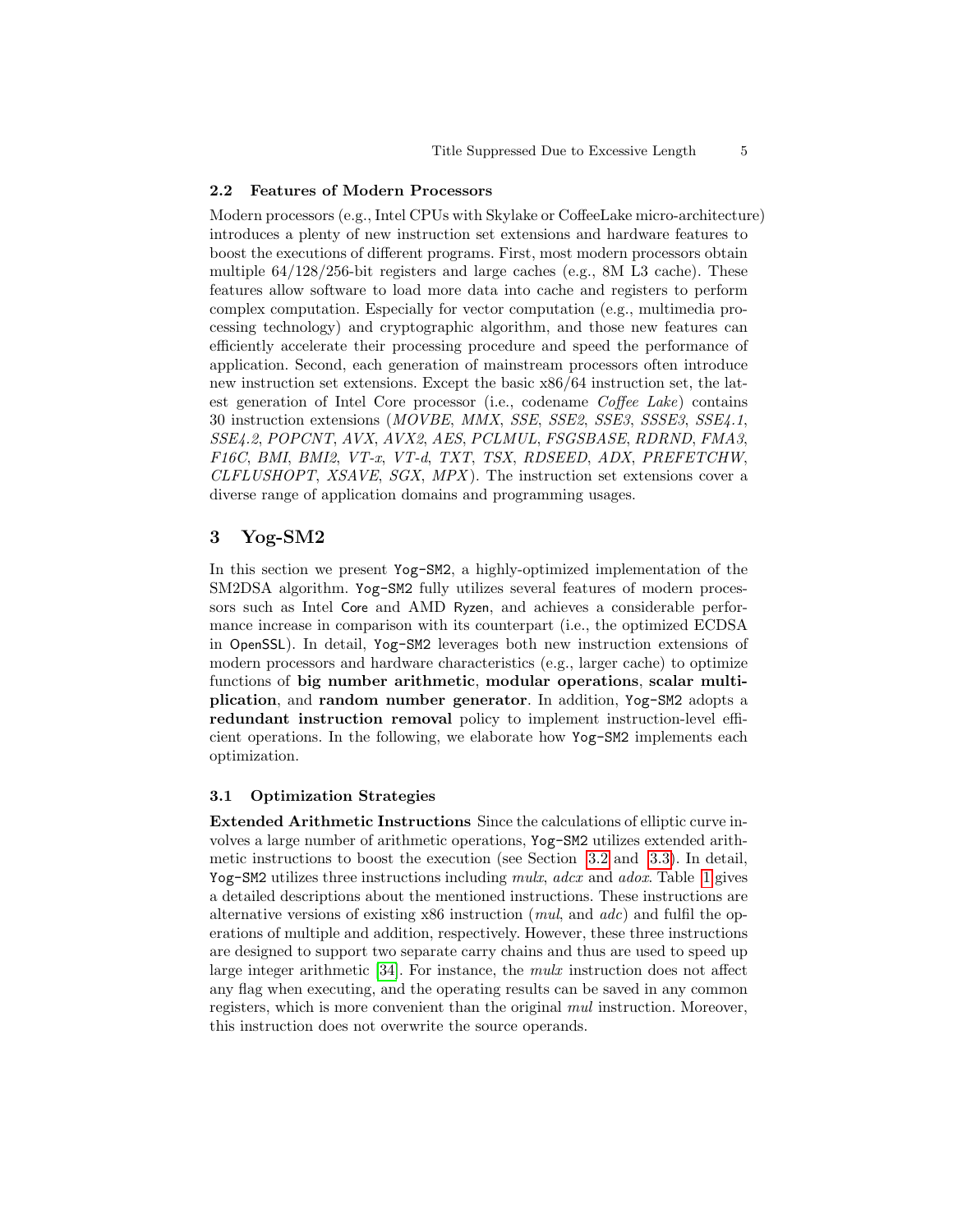Large Capacity On-chip Storage Nowadays processors often carry larger cache (e.g., 16MB L3 cache) and registers with 64 to 512 bits. These features are leveraged to optimize our Yog-SM2. First, Yog-SM2 adopt a large look-up table (i.e., 512KB) to accelerate the computation of fixed-point scalar multiplication (see Section [3.4\)](#page-7-0). The look-up table contains 8,192 elliptic curve points in Affine coordinates. Traditionally, this occurs a frequent memory access and may introduce performance penalty. However, on modern processors the use of this table benefits from the large cache. Second, since most modern processors support 64-bit registers, the arithmetic operations in Yog-SM2 are fully optimized using 64-bit instead of 32-bit registers. In this way, the calculation is sufficiently boosted.

| Instruction              | Instruction set | Description                           |
|--------------------------|-----------------|---------------------------------------|
| mulx $r64a, r64b, r/m64$ | BMI2            | Unsigned multiply of $r/m64$ with RDX |
|                          |                 | without affecting arithmetic flags.   |
| adcx r64, $r/m64$        | <b>ADX</b>      | Unsigned addition of r64 with CF,     |
|                          |                 | $r/m64$ to r64, writes CF.            |
| adox r64, r/m64          | <b>ADX</b>      | Unsigned addition of r64 with OF,     |
|                          |                 | $r/m64$ to r64, writes OF.            |

<span id="page-5-1"></span>Table 1. Extended instructions used by Yog-SM2 to optimize arithmetic operations

#### <span id="page-5-0"></span>3.2 Big Number Arithmetic Optimization

To optimize the big number arithmetic, we fully utilized 64-bit registers and the extended arithmetic instructions in modern processors.

Big Number Multiplication When preforming big number multiplication  $c = a * b$  (a, b and c are 256 bits number), Yog-SM2 separates the multiplication procedure into several rounds with each round calculate  $a[i]*b[i]$  (i and j between 0 and 3, and each  $a[i]$  or  $b[j]$  is 64 bits and store in a single 64-bit register). In each round, Yog-SM2 first performs a multiplication operation with *mulx* instruction, followed by a serial of addition operations with *adcx* or *adox* instruction. Those serial addition operations are to add the product that the mulx instruction produces to the final result c. By using new instructions, only the  $CF$  flag or OF flag would be affected, and thus the overhead is much lower.

Big Number Modular When performing modular operation, Yog-SM2 does not use the traditional "conditional subtraction" method (e.g. calculating  $c =$ a mod b to judge the condition  $a > b$ , if satisfied, performs a subtraction). Instead, it uses a non-branch and sequential execution method to execute the modular subtraction. The idea for non-branch and sequential execution benefits from two instructions: cmovz and cmovnz [\[6\]](#page-14-2). These two instructions are the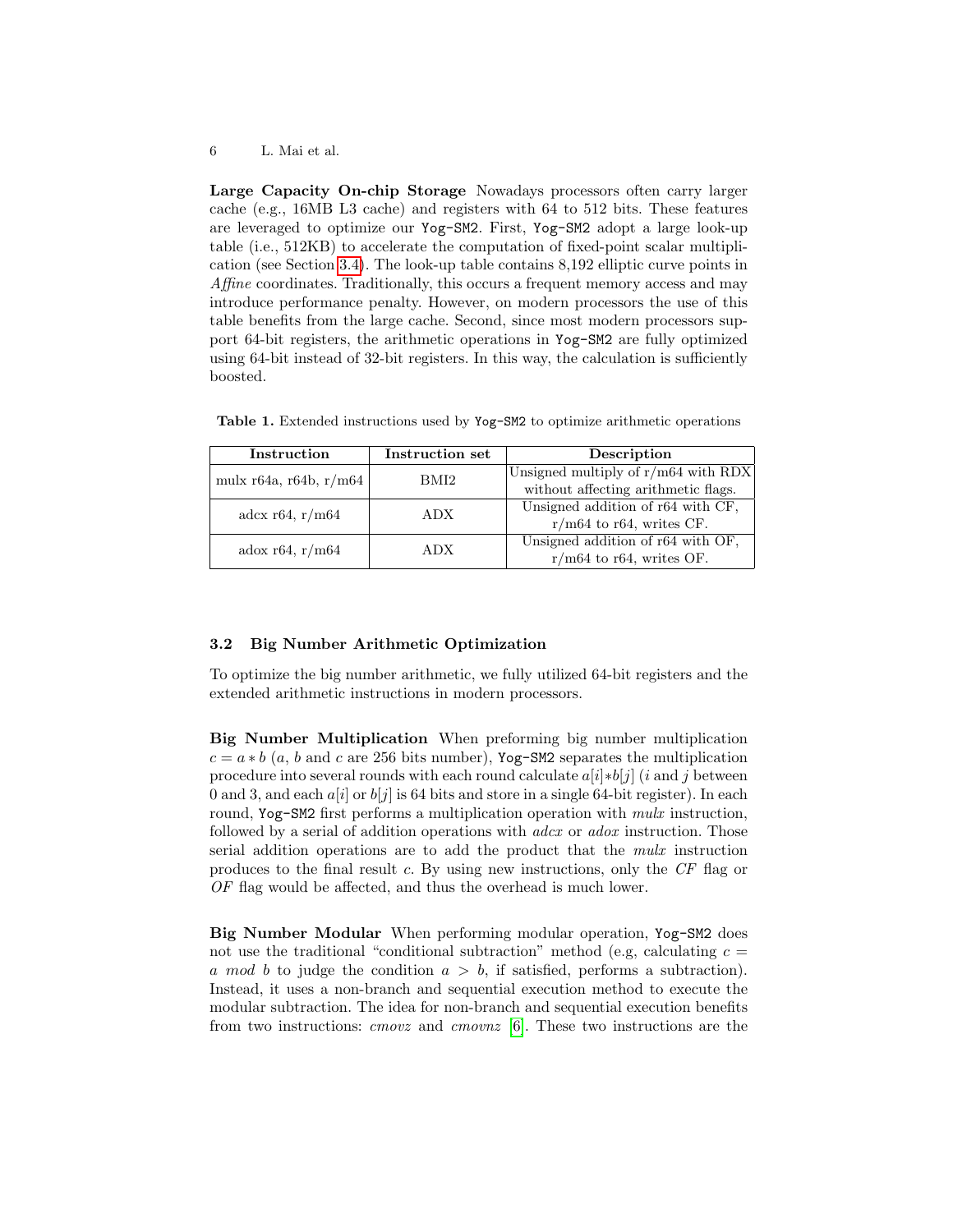variants of mov instruction which performs different actions (e.g., move data or not) according to the zero flag ZF of EFLAGS register. By utilizing these instructions, we avoid the penalty of execution prediction failure and thus make better use of the CPU resources.

Another optimization for modular operation is to merge it with other operations. Aiming at higher performance, merging modular operation with other operations could reduce unnecessary instructions as well as extra memory accesses. For example, Yog-SM2 implements a big number modular addition operation modAdd instead of two separated functions (a modular operation and a addition operation). When it is frequently invoked, the cost of function call and return is reduced from twice to once.

#### <span id="page-6-0"></span>3.3 Modular Operation Optimization

The implementation of Yog-SM2 adopts optimized modular multiplication and modular inversion, which benefit from the extended arithmetic instructions. Moreover, we improve the Montgomery modular multiplication by integrating multiplication operation into modular operation to reduce memory access operations and increase the efficiency of register usage. At the same time, we inline all sub functions of modular inversion to accelerate its procedure.

Modular Multiplication We optimized the traditional Word-by-Word Montgomery Friendly Multiplication (WW-MF) algorithm used in modular multiplication with the mulx, adcx, and adox instructions. For two 256-bit numbers a and b (both can be saved by four 64-bit registers), the calculation of multiplication can be divided into four rounds:

- 1. Calculate  $a * b[0]$ ,  $(b[0]$  is the less signification 64 bits of b)
- 2. Calculate  $a * b[1]$ ,
- 3. Calculate  $a * b[2]$ ,
- 4. Calculate  $a * b[3]$ ,  $(b[3]$  is the most signification 64 bits of b)

Here we utilize extended arithmetic instructions to fulfil the multiplication and addition operations. Moreover, we notice that the original  $WW-MF$  algorithm is first to calculate the multiplication of  $a$  and  $b$ , storing the result into a temporary 512-bit variable  $T$  (which costs eight registers to store it), and then to reduce  $T$ from 512 bits to 256 bits by four rounds. In order to optimize the use of registers, we customized this algorithm to integrate four rounds of multiplication operation with four rounds of reduction operation. In other words, we perform one round of reduction operation after one round of multiplication operation. By this way, only six instead of eight registers are needed to save the intermediate results. Moreover, since the modular  $P$  used by SM2 is a Montgomery friendly modular (satisfying  $-P^{-1}mod 2^s = 1$ , s is the word size of current machine, in our environment,  $s = 64$ ), the reduction steps can be further optimized from five steps to four steps.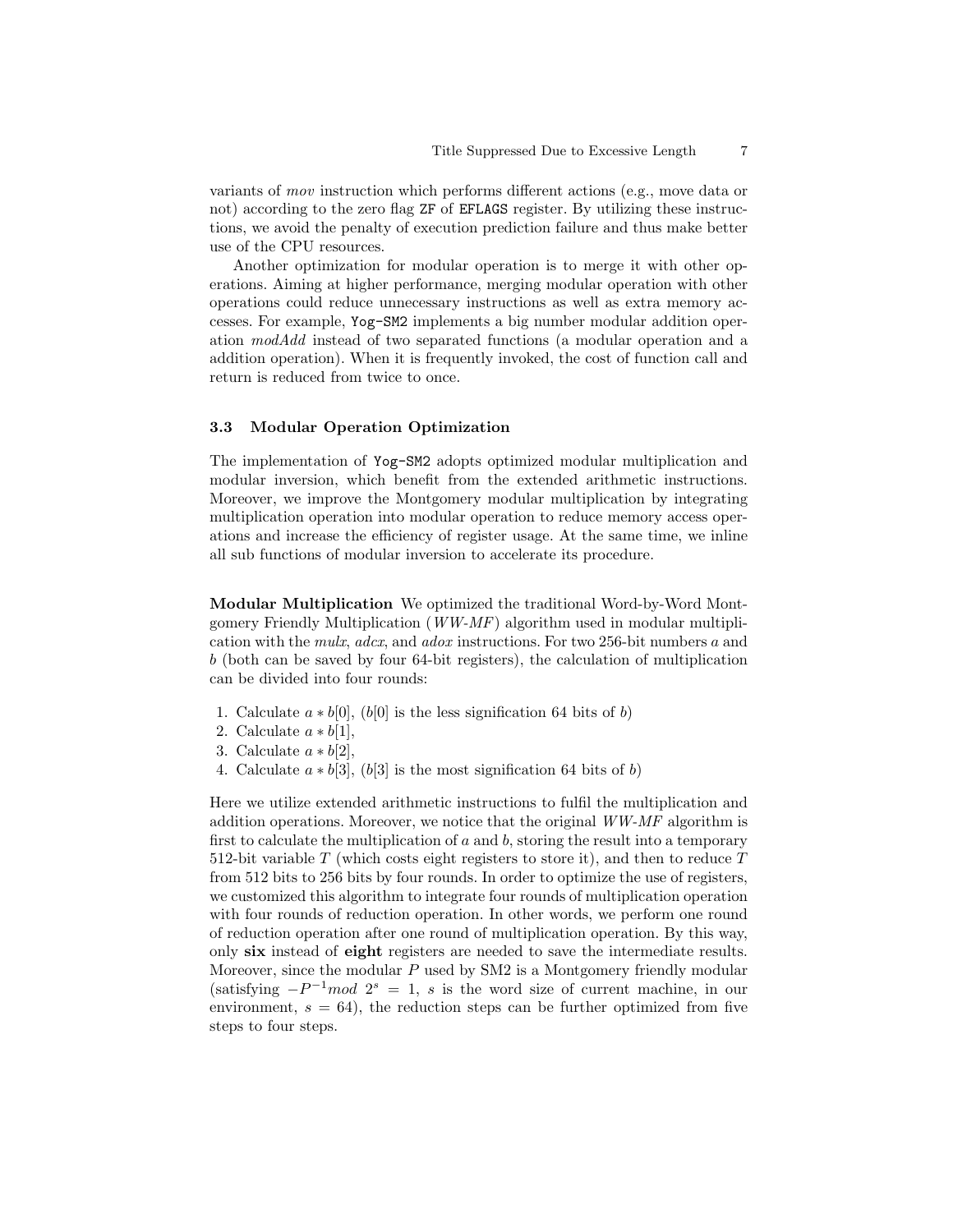Modular Inversion To optimize the modular inversion operation of SM2DSA, we re-implement big number (256-bit) *shift-left*, *shift-right*, *addition*, and *sub*traction functions, which are used by the Almost Montgomery Inversion [\[35\]](#page-16-4)  $(AlmMonInv$  for short) algorithm, a core algorithm for modular inversion  $(Alm$ -MonInv algorithm is used to support both modular  $N$  inversion operation and modular  $P$  inversion operation, where  $N$  is the order of the base point  $G$  in elliptic curve and  $P$  is the prime number). We re-implement those functions with adcx and adox instructions, and inline all sub function in modular inversion to avoid function call and unnecessary memory access operations. In this way, the modular inversion operation is significantly optimized.

#### 3.4 Scalar Multiplication Optimization

The optimization of scalar multiplication is divided into two steps: we first generate a look-up table for fixed-point scalar multiplication and reduce the complexity to only 31 PA operations; then we use an adaptive window NAF method to determine the best window for free-point scalar multiplication.

<span id="page-7-0"></span>Fixed-Point Scalar Multiplication We proposed a look-up table based fixedpoint scalar multiplication that reduces the complexity to exactly 31 PA operations for a 256-bit scalar. The signing of SM2 requires a product of  $G$  (the base point of the elliptic curve of SM2 algorithm) with a 256-bit random scalar  $k$ . By splitting k into 32 bytes  $(k = (k_{31}, ..., k_0))$  and pre-computing 256 possible elliptic curve points  $P_i = k_i * 2^{8i} * G$ , we generate 8,192 pre-computed points as a look-up table. Note that it consumes less storage space to represent the elliptic curve point in Affine coordinates than in Jacobian coordinates (i.e., 64 bytes for one point). Our table stores each elliptic curve point using the Affine coordinates. In total, the size of the look-up table is 512 KB.

When the signing process needs to compute  $k * G$  for arbitrary k, it inquires the look-up table according to certain value of  $k_i$  and directly obtains the point Pi . Then it only conducts 31 PA operations to add these pre-computed points to get the result of  $k * G$ . As a result, we speed up the SM2 algorithm substantially.

Free-Point Scalar Multiplication We found that traditional window method wNAF to optimize the free-point scalar multiplication fails to set the most optimized parameter (i.e., the window size  $w$ ) for different processors. In Yog-SM2, the best value of  $w$  is determined at runtime. Yog-SM2 will choose different value of w used by wNAF and find the best one. In detail, Yog-SM2 evaluate the following runtime metrics–modular multiplication, modular square, and modular inversion. For instance, on a platform with Intel i7 6700 (3.4GHz) processor, the result shown in Table [2](#page-8-0) demonstrates that  $Yog-SM2$  should set w to 3 to obtain the best performance. In comparison, GmSSL [\[10\]](#page-15-12) and Intel-ippcp [\[11\]](#page-15-13) both adopt a wNAF with fixed  $w = 5$ , which are not adaptive to various processors.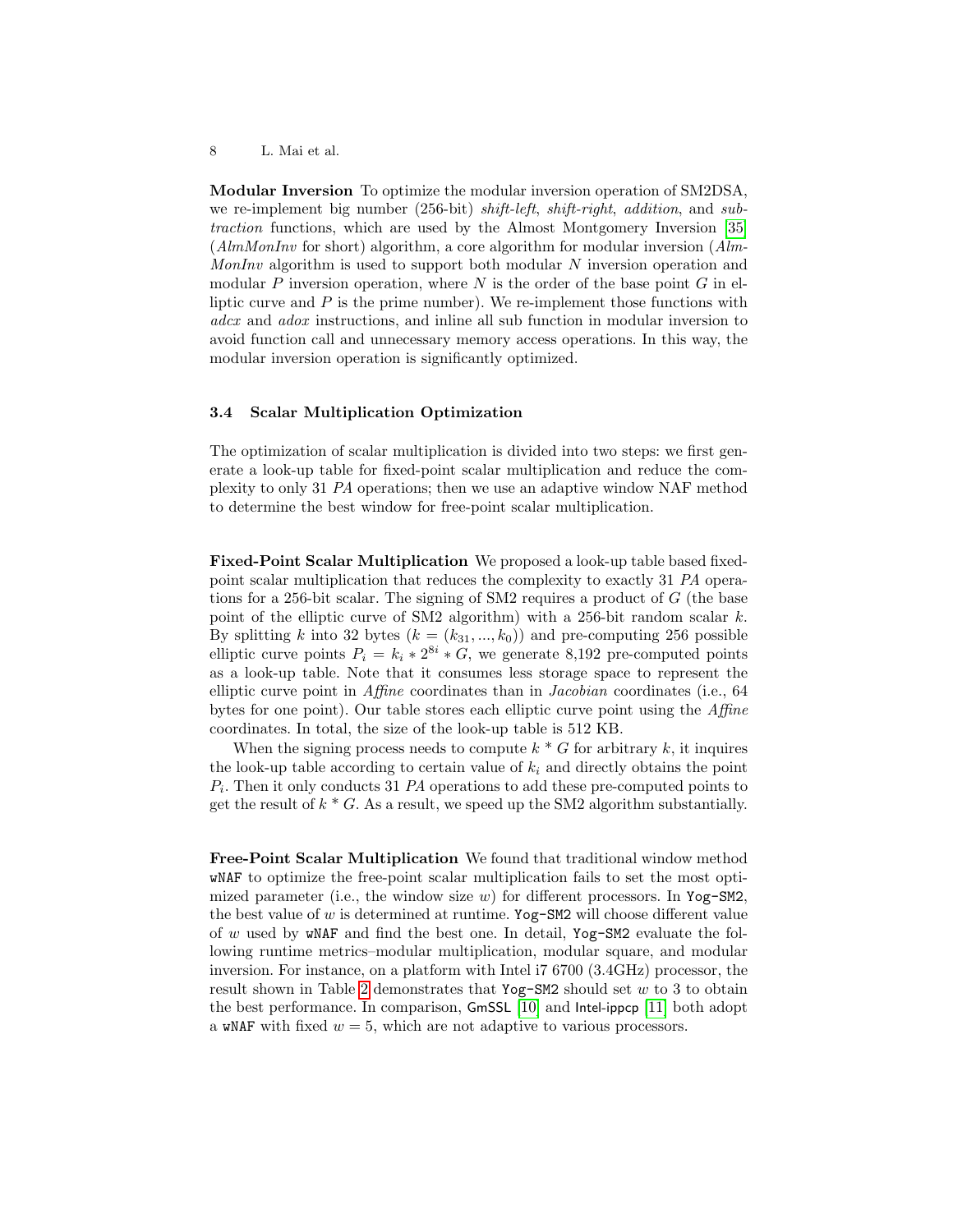| Window w | Complexity |       |   | Running-time (us) |
|----------|------------|-------|---|-------------------|
|          |            |       |   |                   |
|          | 1,712      | 1,282 |   | 47.85             |
|          | 1,551      | 1,224 |   | 45.36             |
|          | 1,477      | 1,196 | 3 | 46.66             |
|          | 1,449      | 1,185 |   | 56.02             |
|          |            |       |   |                   |

<span id="page-8-0"></span>Table 2. Performance of wNAF method for different window

 $M:$  modular multiplication;  $S:$  modular square;  $I:$  modular inversion.

#### 3.5 Random Number Generator

Random number is crucial to SM2 algorithm. During an SM2 signing, it needs a 256-bit random  $k$  to help compute the signature. In addition, the random number generator is also used to generate the private key for the digital signature. We observe that generating a random number is usually time-consuming. Traditionally, to generate a (pseudo) random number, a large number of information about the current environment (e.g., memory usage statistics, current process ID, system performance counter, etc.) is collected. Hence, a software pseudo random number generator often executes tens of thousands of instructions to generate a random number.

To optimize the generation of random number, Yog-SM2 utilizes the Intel RDRAND hardware instruction [\[24\]](#page-15-14) to generate random number for SM2 Signing. RDRAND is an instruction to obtain random numbers from an on-chip hardware random number generator. It is part of the Intel 64 and IA-32 instruction set architectures and is available in Intel Ivy Bridge processors and the successors. AMD also added support for the instruction in June 2015. By using this feature, Yog-SM2 only needs to execute 82 instructions (including the RDRAND instruction) to get a 256-bit random number securely.

#### 3.6 Redundant Instruction Removal

We observe that the implementation of PD and PA functions contain many redundant instructions. We can remove those unnecessary instructions and thus significantly improve the performance. Figure [2](#page-9-0) demonstrate a concrete example of redundant instruction removal. In Figure  $2(a)$  the function foo follows the convention of parameter passing follows the Windows x64 Application Binary Interface (Windows x64 ABI) standard [\[3\]](#page-14-3). However, its function prologue (top box in dashed line) and function epilogue (bottom box in dashed line) are redundant and can be removed. Usually, function prologue and epilogue are necessary to save and restore the execution context of the caller at the invoking site. In our case, however, if the caller and the callee function (i.e., ( foo)) DO NOT share registers and stacks. we can remove those unnecessary function prologue and epilogue to reduce memory accesses and thus significantly improve the performance.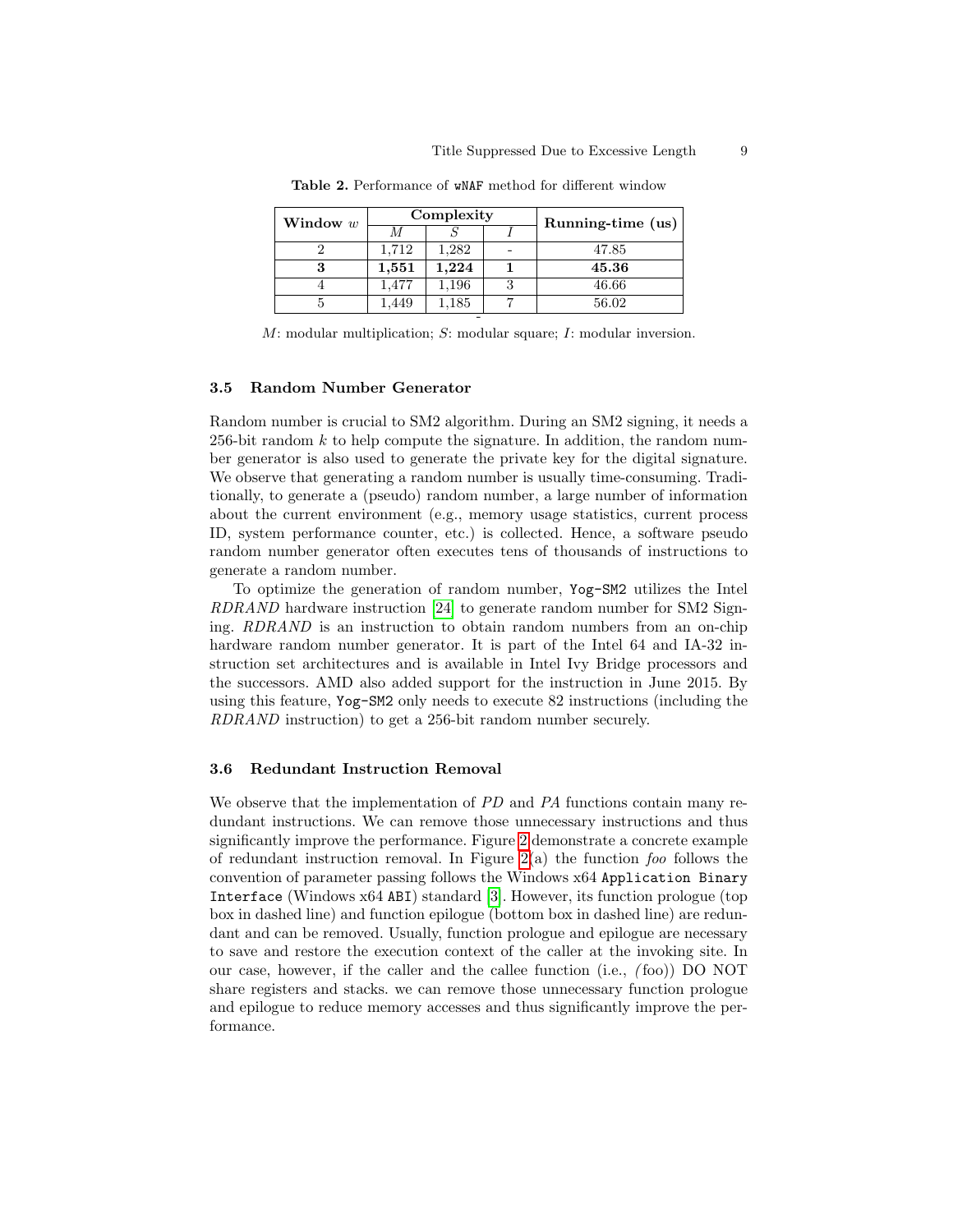10 L. Mai et al.



<span id="page-9-0"></span>Fig. 2. Function prologue and epilogue comparison in assembly form

Figure [2\(](#page-9-0)b) shows the optimized form of the original function. The memory access operations (instructions in the box with dashed line) are removed in the optimized version while the functionality is equivalent to the original version. Note that this redundant instruction removal only works if certain requirements are satisfied: 1) Except for RSP and RIP registers, all other registers are inherently volatile in callee functions (e.g., function foo). The optimized convention gives the callee functions the ability to use any common registers without storing them in function prologue and restoring them in function epilogue. 2) All common registers (except RSP and RIP registers) should be saved in callers (functions who call the  $f\circ\phi$ ). Only by this way can we use all registers in callee functions freely. 3) The way to pass parameters is different from the original convention. Fortunately, in our SM2 implementation the PD and PA functions are suitable for applying such instruction removal. As a result, Yog-SM2 could benefit from a more compact version of primitive functions.

# 4 Evaluation

To evaluate Yog-SM2, we first analyzed its computation complexity and then tested its actual execution performance. For computation complexity, we counted numbers of executed modular multiplication  $(M)$ , modular squaring  $(S)$ , modular inversion  $(I)$ , and division  $(D)$ . For execution performance, we counted instructions executed for signing and verifying, respectively. In addition, we compared the performance of Yog-SM2 to that of other four libraries including GmSSL, OpenSSL, Botan, and Intel-ippcp.

Our experiments were conducted on a workstation with an Intel core i7 6700 processor (3.4GHz), 16GB DDR4 memory, and 512GB SSD. The operating system is Windows 7 ( $x64$ ) and the compiler to generate binary code is Visual  $C++$ 2015.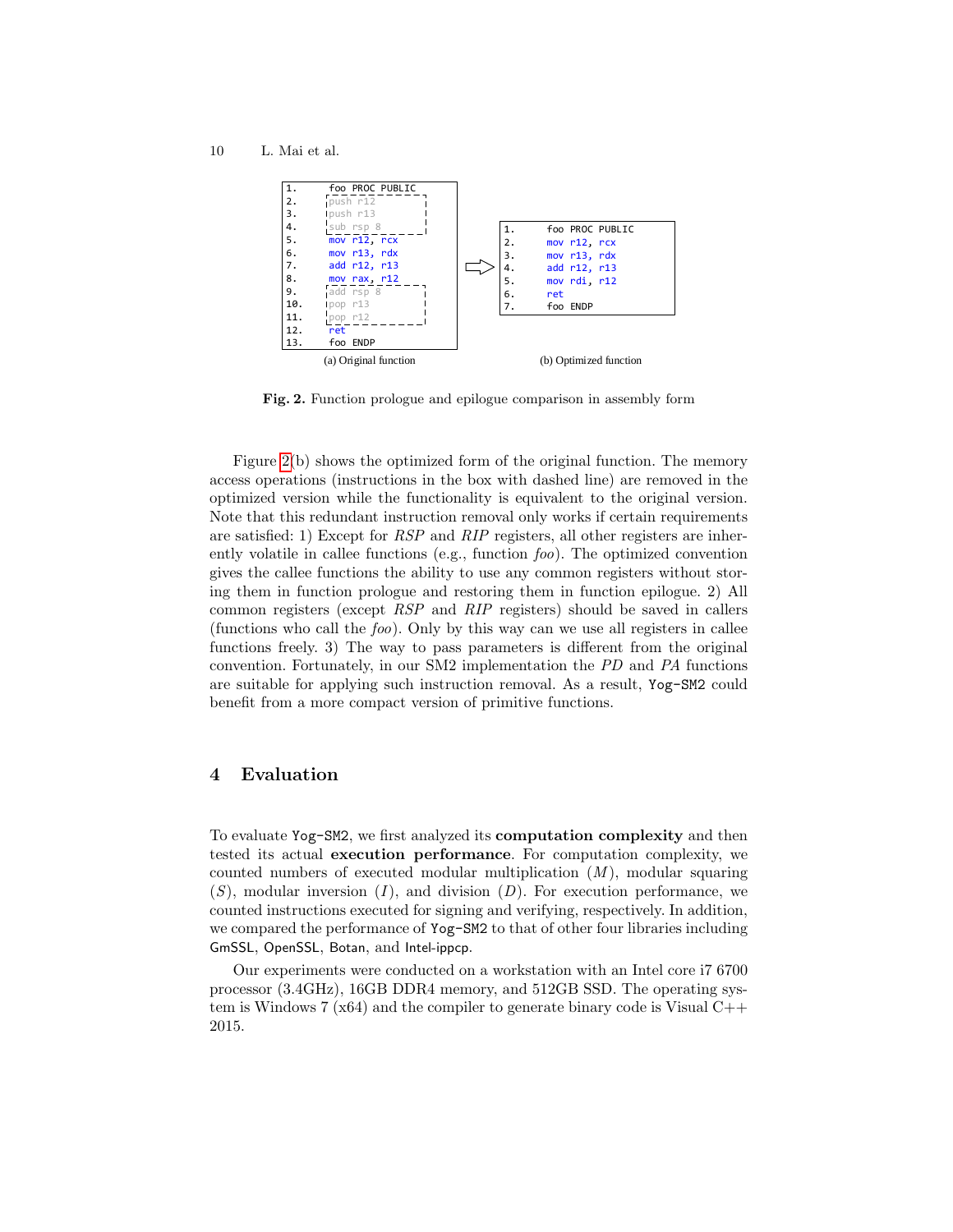| Library                                   | Sign  |       |          |  | Verify |       |  |
|-------------------------------------------|-------|-------|----------|--|--------|-------|--|
|                                           | М     |       |          |  |        |       |  |
| GmSSL-2.5.0                               | 290   | 109   |          |  | 2.061  | 1.401 |  |
| $\mathsf{OpenSSL}\text{-}1.1.1\mathrm{b}$ | 3.871 | 1,802 |          |  | 2.641  | 1,569 |  |
| Botan-2.10.0                              | 903   | 338   |          |  | 4,105  | 2.820 |  |
| Intel-ippcp_2019u3                        | 301   | 109   |          |  | 2.049  | 1,397 |  |
| Yog-SM2                                   | 263   | 97    | $\bf{2}$ |  | 1,905  | 1,333 |  |

<span id="page-10-0"></span>Table 3. Complexity analysis of popular SM2 implementations

#### 4.1 Complexity Analysis

We first analyzed the computation complexity of SM2 algorithm implemented in Yog-SM2 and other four mainstream cryptographic libraries. The results are shown in Table [3.](#page-10-0) Apparently, Yog-SM2 is the most efficient implementation for both signature operations and verification operations. Because of the optimized look-up table, fixed-point scalar multiplication reduces the needed calculations. To sign a message, Yog-SM2 only required 263 modular multiplication, 97 modular squaring, and two modular inversion. While performing a signature verification, Yog-SM2 proceeded 1,905 modular multiplication, 1,333 modular squaring, and one modular inversion. We also observed that OpenSSL has the highest complexity for the signature operation. Consider the verification operation, Botan has the highest complexity. By manually inspected their code, we found the root cause of such a high complexity: 1) OpenSSL adopts the Montgomery ladder algorithm [\[16\]](#page-15-15), a constant time algorithm, to sign messages. This significantly increases the complexity. 2) Botan uses the Binary algorithm for both free-point scalar multiplication and fixed-point scalar multiplication in verification. Although code reuse makes the SM2 implementation of Botan more concise, it raises the computation complexity.

#### 4.2 Execution Performance

We first used the number of executed instructions to evaluate the performance of different SM2 implementations. Results are depicted in Figure [3.](#page-11-0) Comparing with the other SM2 implementations, Yog-SM2 averagely executed only 95,189 instructions for each signature operation, and 623,989 instructions for a verification operation. The other implementations operated more instructions. Specifically, the instructions executed by the SM2 implementation of OpenSSL is 63.9 times higher for signing and 7.9 times higher for verification. The low efficiency might be caused by its applicable security and compatibility for most platforms.

We also noticed that OpenSSL provides a specialized version of ECDSA that can be used on latest processors. To compare our optimization strategies and that of OpenSSL-ECDSA, we tested Yog-SM2 against OpenSSL's optimized implementation of ECDSA-256 on a mainstream desktop processor (Intel i7 6700, 3.4GHz). Yog-SM2 achieves the speed of 97,475 sign/s and 18,870 verify/s against a 46,753 sign/s and 16,032 verify/s speed of OpenSSL-1.1.1b x64. The result proves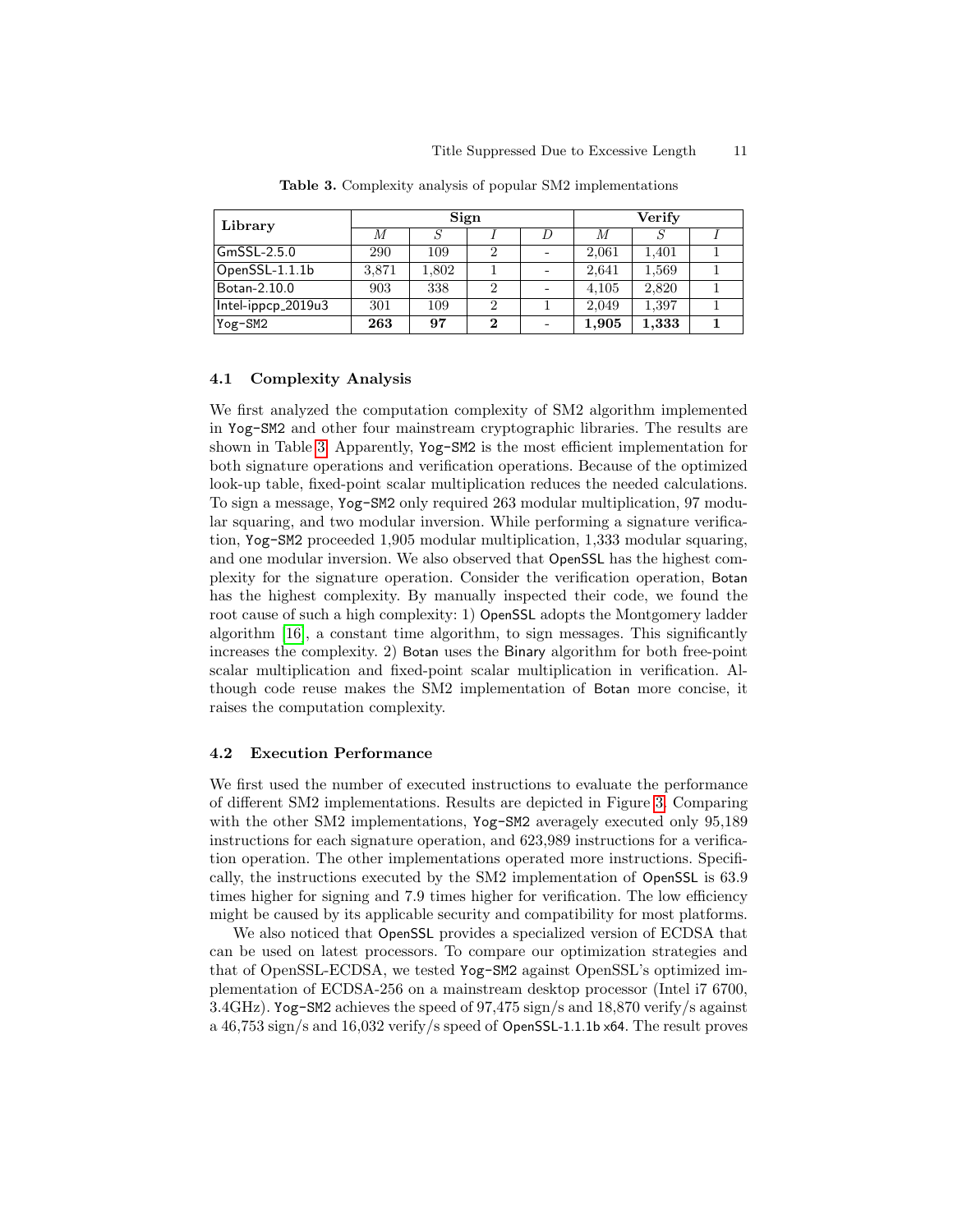

<span id="page-11-0"></span>Fig. 3. Performance comparison of SM2 algorithm for each library

that Yog-SM2 is also scalable to be extended to a specific platform for performance improvement.

<span id="page-11-2"></span>

<span id="page-11-3"></span><span id="page-11-1"></span>Fig. 4. Instruction consumption of each module in Yog-SM2

In order to analyze the instruction composition of Yog-SM2 in detail, we divided Yog-SM2 into different modules and separately analyzed instruction consumption. Figure [4](#page-11-1) describes results of instruction consumption, in which Figure  $4(a)$  and Figure  $4(b)$  show the consumption of signature instruction component and verification component, respectively. For each round of signature, the random number generator of Yog-SM2 only consumes 82 instructions on average. The fixed-point scalar multiplication operation contains consumption of PA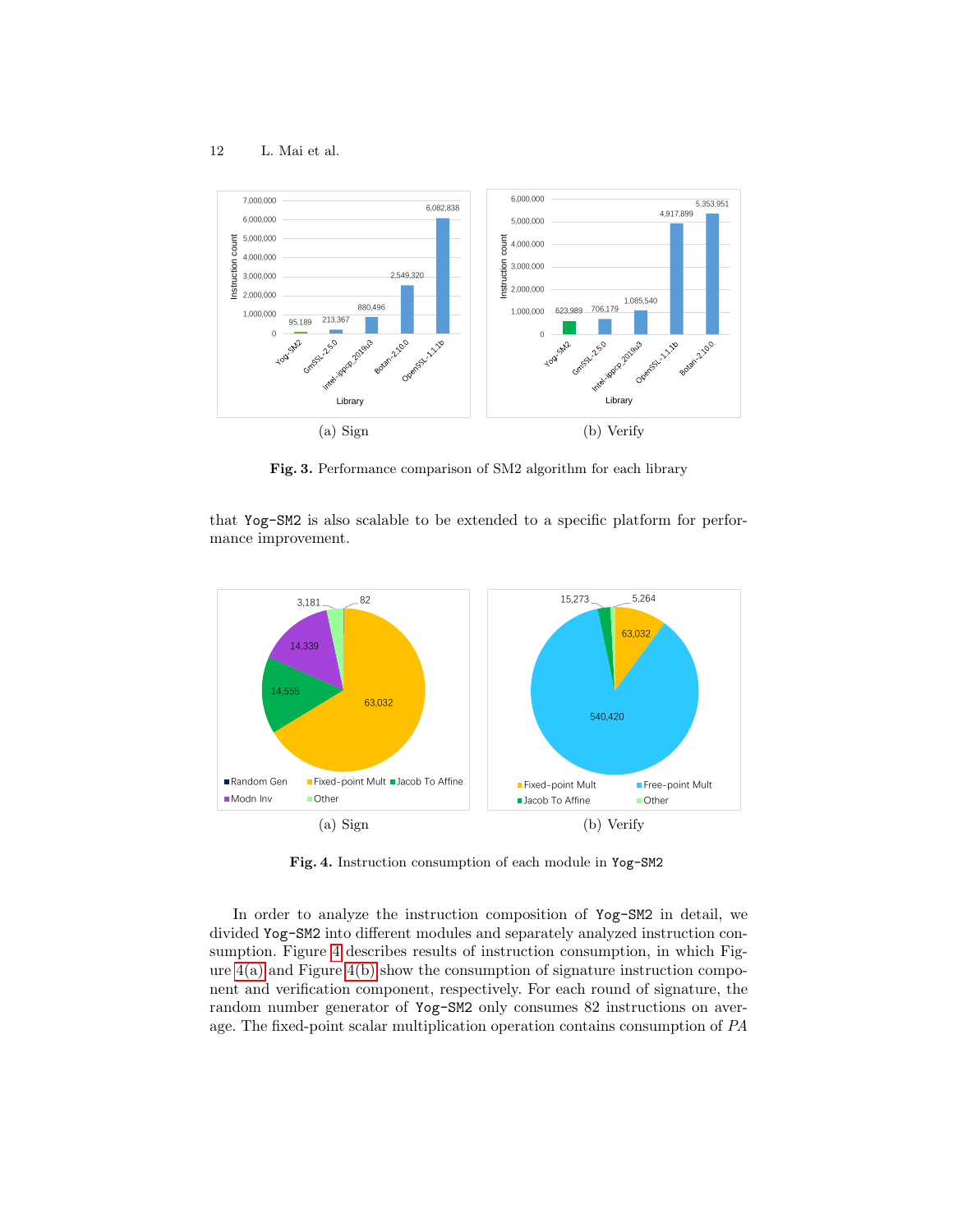operations, which consumes 66.22% of all instructions, The conversion from Jacobian coordinates to Affine coordinates is also involved whose consumption is almost the same as the modular inversion operation. To execute the modules in verification instruction component, on average, fixed-point scalar multiplication and free-point scalar multiplication executes 10.10% and 86.61% of instructions, respectively. It is worth pointing out that fixed-point scalar multiplication consumes the same for both signature and verification because branches are not created if there is no infinity-point (zero point) for fixed-point scalar multiplication operation.

Comparison of Hardware Improvement To quantitatively measure the effect of using new features in hardware (i.e., modern processors), we compared the performance of Yog-SM2 with its compatible version–Yog-SM2/C. To make Yog-SM2/C be suitable for all platforms without utilizing new features in modern processors, we replaced all hardware-dependant instructions with compatible x86 instructions and removed all assembly code. The experiment showed that Yog-SM2/C only signs 13,079 times and verifies 1,993 times per second, respectively.

<span id="page-12-0"></span>

| Module Name      | Yog-SM2/C | $Yog-SM2$ | Percentage of<br><b>Instruction Reduction</b> |
|------------------|-----------|-----------|-----------------------------------------------|
| Modp Sqr         | 610       | 185       | 69.7%                                         |
| Modp Mult        | 694       | 223       | 67.9%                                         |
| Modp Inv         | 107,170   | 14,391    | 86.6%                                         |
| Random Gen       | 5,492     | 82        | 98.5%                                         |
| Fixed-point Mult | 365,068   | 62,475    | 82.9%                                         |

Table 4. Instruction consumption of each core module for Yog-SM2/C and Yog-SM2

The comparison result of Yog-SM2/C and Yog-SM2 is shown in Table [4.](#page-12-0) The instruction consumption of modular squaring and modular multiplication in Yog-SM2 reduce 69.7% and 67.9% of instructions while comparing with Yog-SM2/C. Modular inversion in Yog-SM2 consumes 223 instructions, which achieves 86.6% reduction of instruction consumption. For the random number generator, we used BCryptGenRandom provided by Microsoft in Yog-SM2/C and implemented rdrand provided by Intel in Yog-SM2. As a result, generating a 256-bit random number costs 5,492 instructions for Yog-SM/C, but only 82 instructions for Yog-SM2. In total, Yog-SM2 reduces 98.5% instructions.

We also tested the SM2 implementation of OpenSSL-1.1.1b and found the similar result. The SM2 implementation of OpenSSL-1.1.1b can only sign 1,988 times and verify 2,326 times per second, respectively. In comparison, the ECDSA- $256$  (46,753 sign/s and 16,032 verify/s, OpenSSL-1.1.1b x64) achieves a much better speed. Without the accelerating of hardware features, SM2DSA can hardly replace ECDSA in high-performance computation scenarios.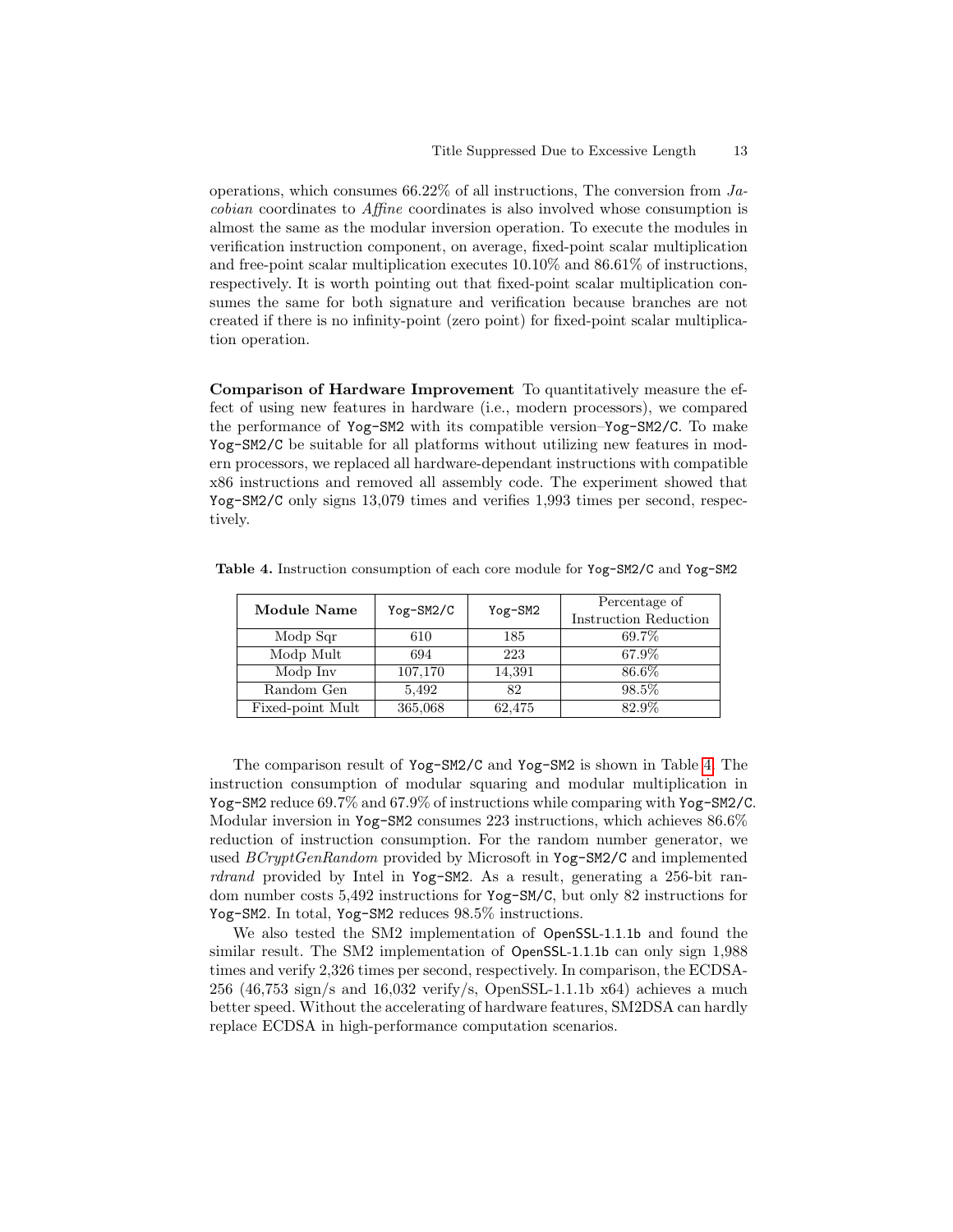# 5 Discussion

Since the core operations in Yog-SM2, including PA operation, PD operation and all the called sub functions $(e.g., \text{ modular multiplication}, \text{ modular square etc.}),$ were implemented in assembly form, the following optimizations are brought:

- Since the assembly code is not generated relying on source code compilation, a number of unnecessary instructions are eliminated.
- Redundant instructions such as unnecessary *push* and *pop* are removed by the method redundant instruction removal.
- As the core operations can fully utilize the extensive register resources by calling new instructions in modern processors in Windows x64 platform, data transfers are mainly carried in registers to speed up the calculation.

Nonetheless, this implementation also causes a scalability limitation. Because the assembly code may vary in different platforms, Yog-SM2 is hard to be directly applied to another platform. For example, the assembly code for Windows cannot run on Linux directly.

Note that cryptographic libraries (e.g., OpenSSL, Libreswan [\[14\]](#page-15-16)), that rely on certain hardware features for cryptographic algorithms acceleration [\[4,](#page-14-4)[15,](#page-15-17)[18\]](#page-15-18), can only be applied to block ciphers and hash function. For instance, in OpenSSL, Intel Advanced Encryption Standard Instructions [\[1\]](#page-14-5) have been used to accelerate the AES algorithm, and Intel SHA Extensions [\[25\]](#page-15-19) are used for SHA1 and SHA-256 algorithms. However, these cryptographic instructions can only be applied to block ciphers and hash functions. Unlike those cryptographic libraries, Yog-SM2 utilizes a general-purpose hardware feature to optimize public key ciphers.

# 6 Related Work

SM2 algorithm can be optimized through two aspects, hardware and software. For SM2 hardware optimization, previous works fucused on implementing SM2 algorithm in FPGA and on ASIC chip respectively. Existing software implementation mainly concerned about PA and PD operations, modular inversion, and modular multiplication operations are commonly used instead.

PA and PD operations. M.Brown et al. analyzed the operations PA and PD in different coordinates. Specifically, they assessed the complexity and runningtime overhead of the fixed-point scalar multiplication with difference implementations including binary methods, binary NAF methods, window NAF methods, fixed-based windows methods, and fixed-based comb methods. Nonetheless, new features in modern processors (e.g., large caches) are not utilized. To speed up the operations of PA and PD, Gueron et al. converted the point representation from Affine coordinates to Jacobian coordinates. The operations PA and PD are carried to Jacobian coordinates, in which the calculations of PA and PD is faster than those in Affine coordinates.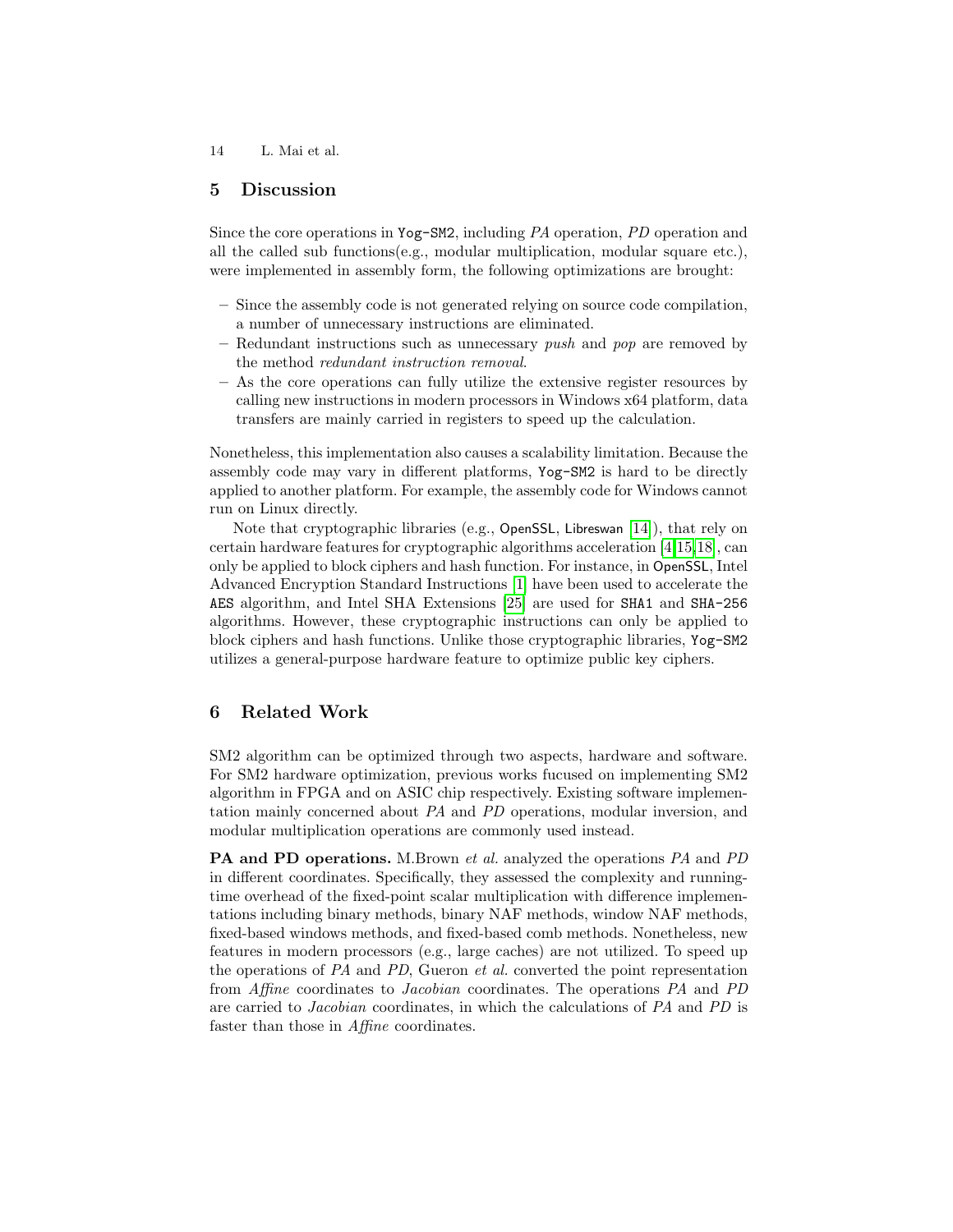**Modular inversion optimization.** Kaliski *et al.* [\[31\]](#page-15-20) proposed a method for modular inversion in Montgomery domain, which helps modular inversion operation avoid trial of division operation. To improve the efficiency of the above mentioned Montgomery modular inversion algorithm, both Savas et al. [\[35\]](#page-16-4) and Sen Xu et al. [\[36\]](#page-16-0) proposed optimized algorithms. Savas et al. boosted the second phase of the algorithm. Comparing with the original algorithm, the second phase achieves 6.69 times of increase while giving 160 bits of data and the whole algorithm improves 1.36 times of increase. Besides, Sen Xu et al. proposed an efficient constant-time implementation of modular inversion, which relies on the prime field base on the Fermat's little theorem. Their implementation improved 89% of the modular inversion operation for 256 bits prime number.

Modular multiplication operations. Montgomery P.L. [\[33\]](#page-15-21) proposed an algorithm to calculate modular multiplication without trial division. However, the implementation is not fully optimized. Barrett Paul. [\[27\]](#page-15-22) proposed Barrett reduction algorithm to reduce a number. The above works are further improved by M.Brown et al.. They proposed an algorithm that is suitable for any modular without considering whether a number is a prime. However, this algorithm requires that a product of two numbers are calculated first. The algorithm is then applied to reduce the product, which is not efficient in our case. Adalier et al. [\[26\]](#page-15-23) compared the above mentioned algorithms and concluded that Montgomery modular multiplication algorithm performs the best for 256 bits prime number. Unfortunately, those algorithms do not fully consider characteristics of each modular and new features of modern processors.

## 7 Conclusion

We present Yog-SM2, an optimized implementation of SM2DSA algorithm. Yog-SM2 utilizes features of modern processors such as extended arithmetic instructions and large cache to fulfil efficient signing and verifying. The evaluation of Yog-SM2 demonstrated that the performance of SM2 signing and verifying boosts significantly in modern desktop processors such as Intel core i7 processor. Compared with state-of-the-art cryptographic libraries, Yog-SM2 also achieves better performance with less instructions executed.

# References

- <span id="page-14-5"></span>1. Aes-ni. [https://software.intel.com/en-us/articles/intel-advanced-encry]( https://software.intel.com/en-us/articles/intel-advanced-encryption-standard-instructions-aes-ni ) [ption-standard-instructions-aes-ni]( https://software.intel.com/en-us/articles/intel-advanced-encryption-standard-instructions-aes-ni )
- <span id="page-14-0"></span>2. Anydef. [http://www.anydef.com/?page\\_id=18](http://www.anydef.com/?page_id=18)
- <span id="page-14-3"></span>3. Application binary interface (abi) for x64. [https://docs.microsoft.com/en-us]( https://docs.microsoft.com/en-us/cpp/build/x64-calling-convention?view=vs-2019 ) [/cpp/build/x64-calling-convention?view=vs-2019]( https://docs.microsoft.com/en-us/cpp/build/x64-calling-convention?view=vs-2019 )
- <span id="page-14-4"></span>4. Avx instruction acceleration. [https://software.intel.com/en-us/articles/im]( https://software.intel.com/en-us/articles/improving-openssl-performance ) [proving-openssl-performance]( https://software.intel.com/en-us/articles/improving-openssl-performance )
- <span id="page-14-1"></span>5. Botan library. [https://botan.randombit.net/]( https://botan.randombit.net/ )
- <span id="page-14-2"></span>6. Cmovcc instruction. [https://www.felixcloutier.com/x86/cmovcc]( https://www.felixcloutier.com/x86/cmovcc )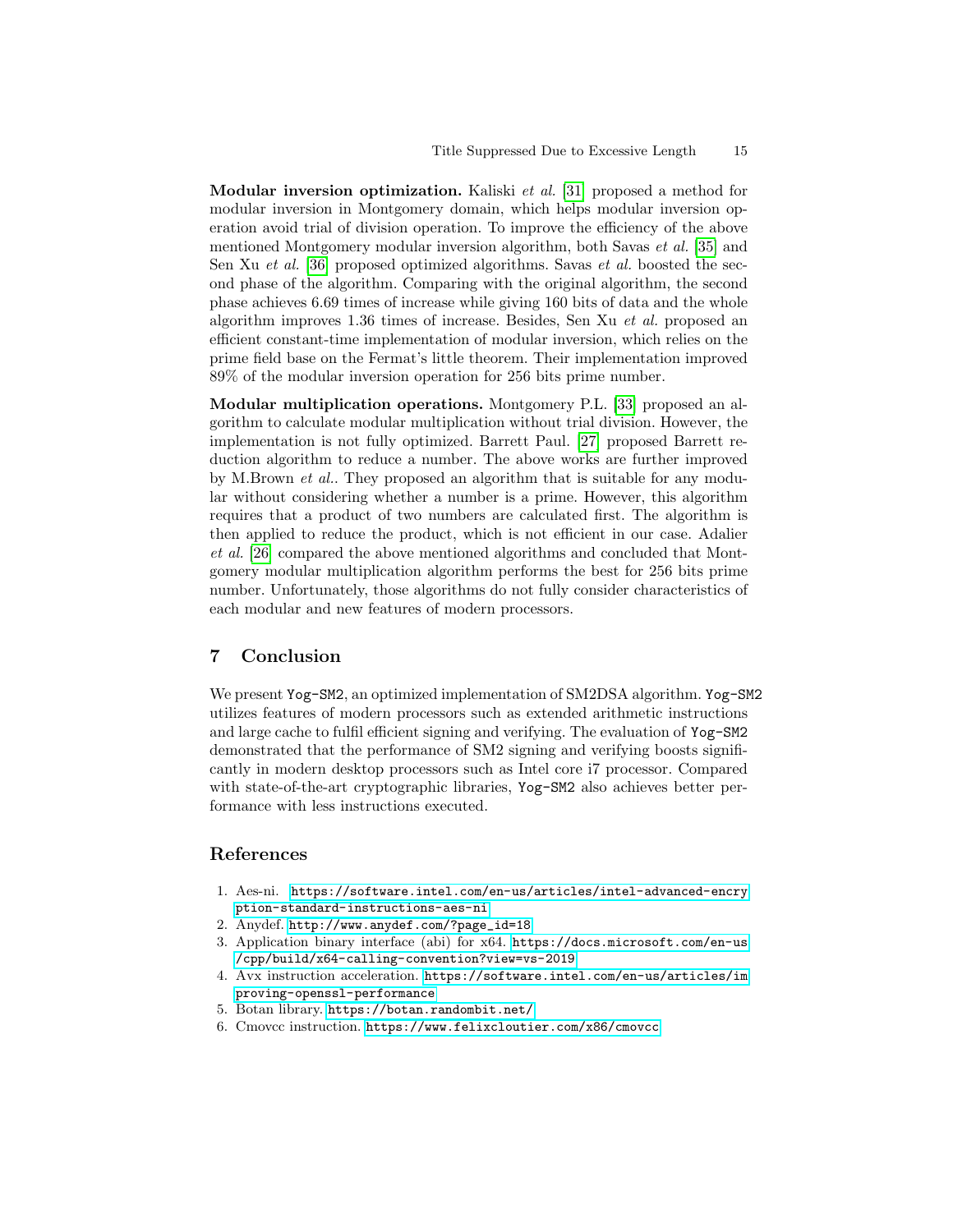- 16 L. Mai et al.
- <span id="page-15-0"></span>7. Dongjin. <http://www.donjin.com/fangan/375.shtml>
- <span id="page-15-1"></span>8. Fisco bcos. [https://fisco-bcos-documentation.readthedocs.io/zh\\_CN/latest]( https://fisco-bcos-documentation.readthedocs.io/zh_CN/latest/docs/design/features/guomi.html ) [/docs/design/features/guomi.html]( https://fisco-bcos-documentation.readthedocs.io/zh_CN/latest/docs/design/features/guomi.html )
- <span id="page-15-11"></span>9. Gmp library. [https://gmplib.org/]( https://gmplib.org/ )
- <span id="page-15-12"></span>10. Gmssl library. [http://gmssl.org/]( http://gmssl.org/ )
- <span id="page-15-13"></span>11. Intel ippcp library. [https://github.com/intel/ipp-crypto]( https://github.com/intel/ipp-crypto )
- <span id="page-15-7"></span>12. Issued sm2. [http://www.oscca.gov.cn/sca/xxgk/2010-12/17/content\\_1002386]( http://www.oscca.gov.cn/sca/xxgk/2010-12/17/content_1002386.shtml ) [.shtml]( http://www.oscca.gov.cn/sca/xxgk/2010-12/17/content_1002386.shtml )
- <span id="page-15-2"></span>13. Kedacom. [https://www.kedacom.com/cn/newskd/4800.jhtml]( https://www.kedacom.com/cn/newskd/4800.jhtml )
- <span id="page-15-16"></span>14. Libreswan library. [https://libreswan.org/]( https://libreswan.org/ )
- <span id="page-15-17"></span>15. Libreswan library acceleration. [https://libreswan.org/wiki/Cryptographic\\_A]( https://libreswan.org/wiki/Cryptographic_Acceleration ) [cceleration]( https://libreswan.org/wiki/Cryptographic_Acceleration )
- <span id="page-15-15"></span>16. Montgomery ladder algorithm. [https://hyperelliptic.org/EFD/g1p/auto-sho]( https://hyperelliptic.org/EFD/g1p/auto-shortw-xz.html#doubling-dbl-2002-it-2 ) [rtw-xz.html#doubling-dbl-2002-it-2]( https://hyperelliptic.org/EFD/g1p/auto-shortw-xz.html#doubling-dbl-2002-it-2 )
- <span id="page-15-10"></span>17. Openssl library. [https://www.openssl.org/]( https://www.openssl.org/ )
- <span id="page-15-18"></span>18. Openssl library acceleration. [https://software.intel.com/en-us/articles/im]( https://software.intel.com/en-us/articles/improving-openssl-performance ) [proving-openssl-performance]( https://software.intel.com/en-us/articles/improving-openssl-performance )
- <span id="page-15-8"></span>19. Public key cryptographic algorithm sm2 based on elliptic curves part 1: General.
- 20. Public key cryptographic algorithm sm2 based on elliptic curves part 2: Digital signature algorithm.
- 21. Public key cryptographic algorithm sm2 based on elliptic curves part 3: Key exchange protocol.
- 22. Public key cryptographic algorithm sm2 based on elliptic curves part 4: Public key encryption.
- <span id="page-15-9"></span>23. Public key cryptographic algorithm sm2 based on elliptic curves part 5: Parameter definition.
- <span id="page-15-14"></span>24. Rdrand instruction. [https://software.intel.com/en-us/articles/intel-digi]( https://software.intel.com/en-us/articles/intel-digital-random-number-generator-drng-software-implementation-guide ) [tal-random-number-generator-drng-software-implementation-guide]( https://software.intel.com/en-us/articles/intel-digital-random-number-generator-drng-software-implementation-guide )
- <span id="page-15-19"></span>25. Sha extensions. [https://software.intel.com/en-us/articles/intel-sha-exte]( https://software.intel.com/en-us/articles/intel-sha-extensions ) [nsions]( https://software.intel.com/en-us/articles/intel-sha-extensions )
- <span id="page-15-23"></span>26. Adalier, M., et al.: Efficient and secure elliptic curve cryptography implementation of curve p-256. In: Workshop on Elliptic Curve Cryptography Standards. vol. 66 (2015)
- <span id="page-15-22"></span>27. Barrett, P.: Implementing the rivest shamir and adleman public key encryption algorithm on a standard digital signal processor. In: Conference on the Theory and Application of Cryptographic Techniques. pp. 311–323. Springer (1986)
- <span id="page-15-6"></span>28. Brown, M., Hankerson, D., L´opez, J., Menezes, A.: Software implementation of the nist elliptic curves over prime fields. In: Cryptographers Track at the RSA Conference. pp. 250–265. Springer (2001)
- <span id="page-15-5"></span>29. Gueron, S., Krasnov, V.: Fast prime field elliptic-curve cryptography with 256-bit primes. Journal of Cryptographic Engineering 5(2), 141–151 (2015)
- <span id="page-15-3"></span>30. Hu, X., Zheng, X., Zhang, S., Li, W., Cai, S., Xiong, X.: A high-performance elliptic curve cryptographic processor of sm2 over gf (p). Electronics 8(4), 431 (2019)
- <span id="page-15-20"></span>31. Kaliski, B.S.: The montgomery inverse and its applications. IEEE transactions on computers 44(8), 1064–1065 (1995)
- <span id="page-15-4"></span>32. Liu, Y., Guo, W., Tan, Y., Wei, J., Sun, D.: An efficient scheme for implementation of sm2 digital signature over gf (p). In: International Conference on E-business Technology and Strategy. pp. 250–258. Springer (2012)
- <span id="page-15-21"></span>33. Montgomery, P.L.: Modular multiplication without trial division. Mathematics of computation 44(170), 519–521 (1985)